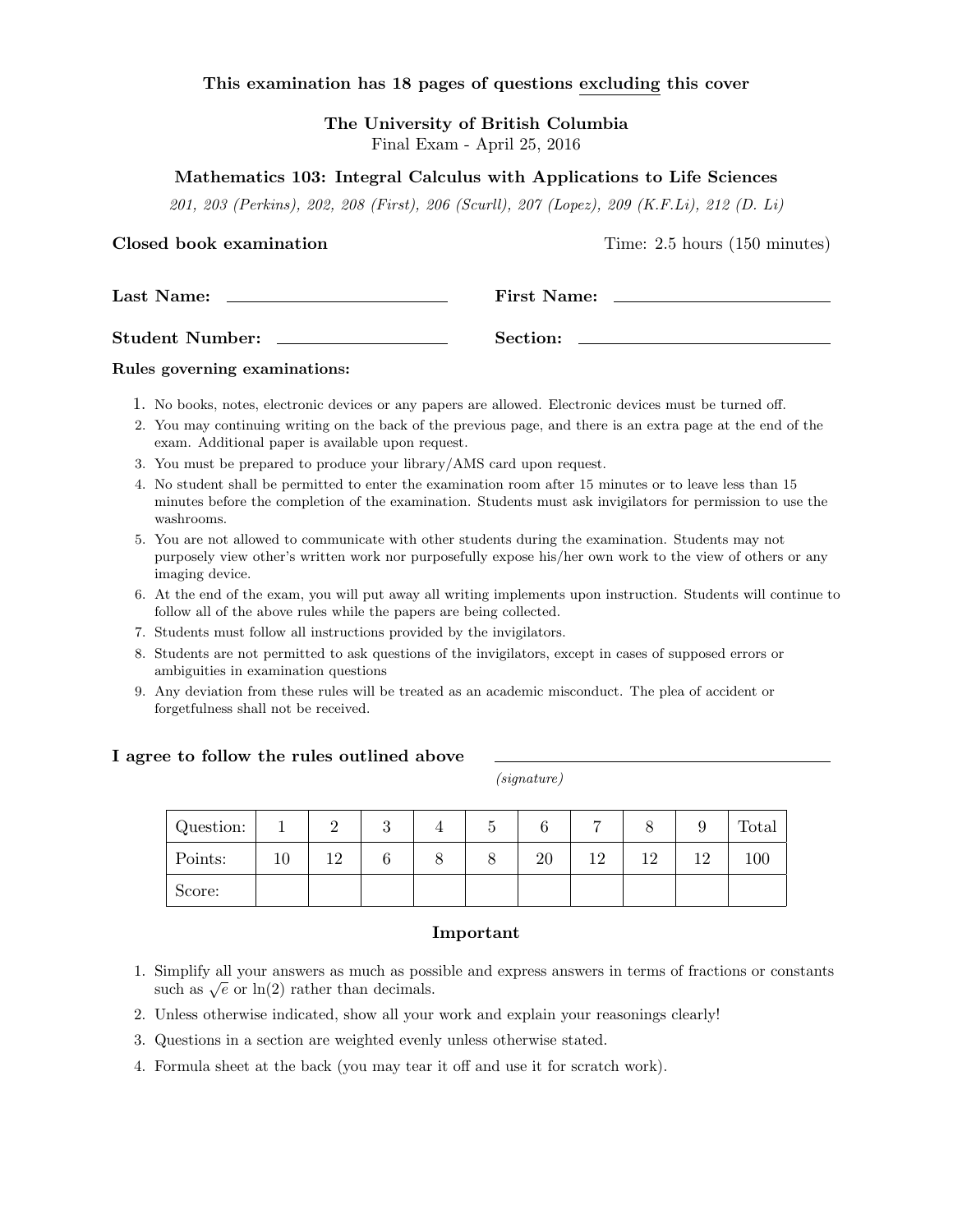- 1. Short-answer-problems. (Full credit will be given for a correct final answer. For partial credit you must show your work.)
	- (a) (2 points) Express  $\lim_{n\to\infty}\sum_{k=1}^n\frac{1}{n}$  $\frac{1}{n}e^{-k^2/n^2}$  as a definite integral of the form  $\int_0^1 f(x)dx$ . Do not evaluate the integral.

ANSWER:

(b) (2 points) Find the limit of the sequence  $\left\{\frac{2n^3+3\sin(n)}{n^2}\right\}$  $5n^3 + n$  $\mathcal{L}$  $n\geq 1$ .

ANSWER:

(c) (2 points) Evaluate  $\lim_{x \to \pi} \frac{3\sin(x)}{(x-\pi)}$  $\frac{\sinh(\omega)}{(\alpha - \pi)}$ . (Simplify your answer as much as possible.)

ANSWER:

Final Exam Page 1 of 18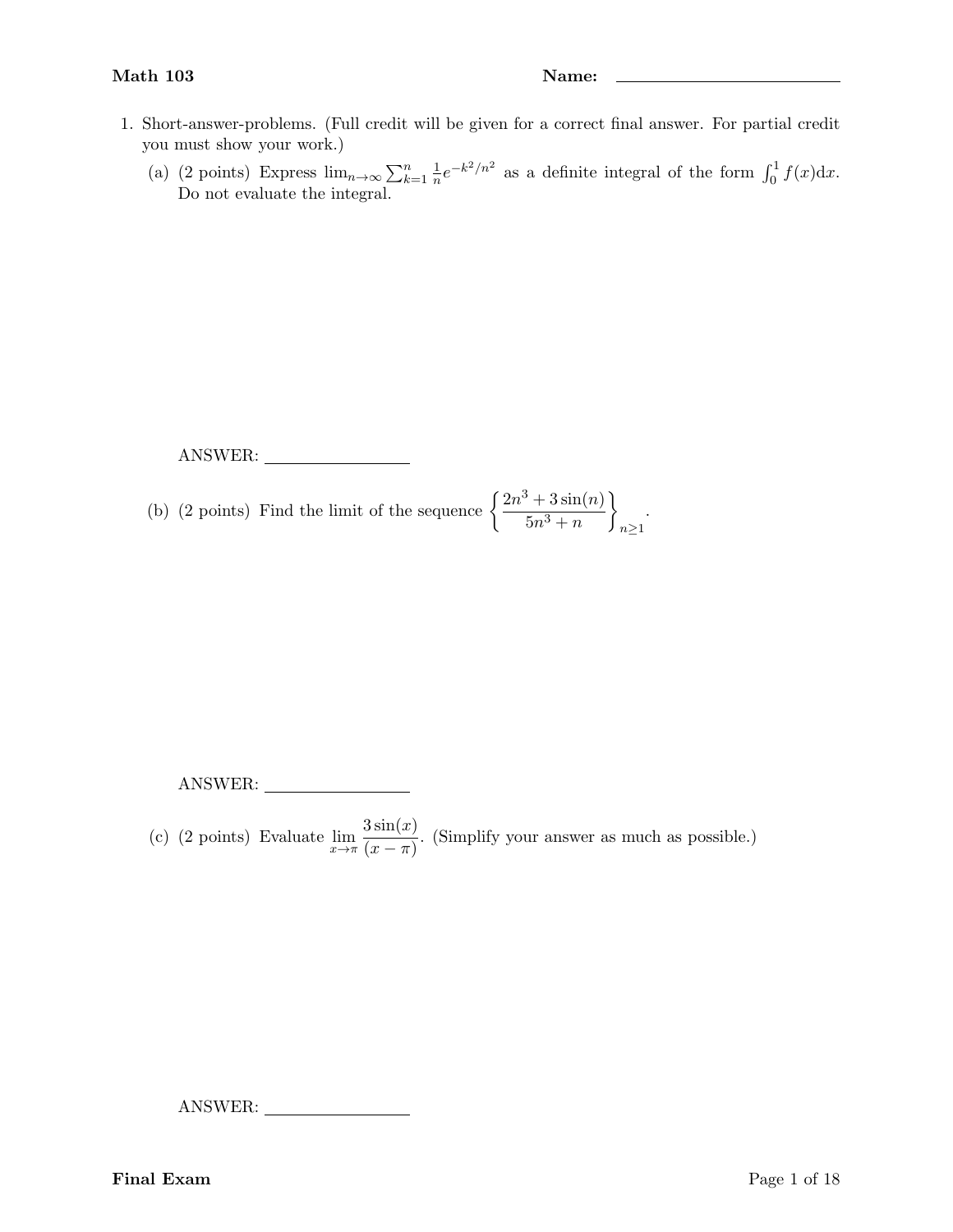(d) (2 points) Compute 
$$
\frac{d}{dx} \left( \int_0^{3x} e^{\cos t} dt \right)
$$
 at  $x = 0$ .

ANSWER:

(e) (2 points) Find the value of C so that  $p(x) = Cx^{-3}$  is a probability density function on  $[1, \infty)$ .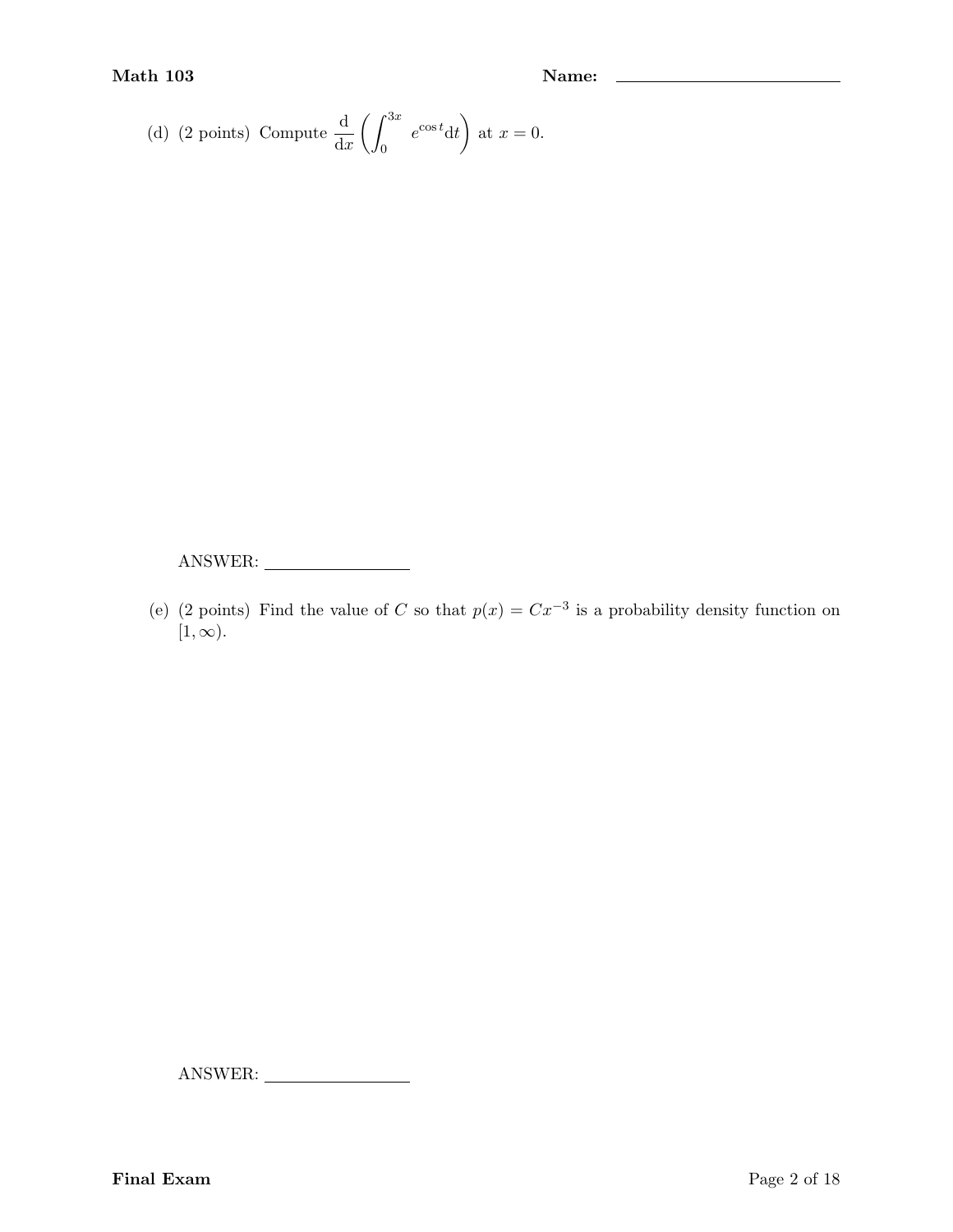# Math 103 Name: 2008 Name: 2008 Name: 2008 Name: 2008 Name: 2008 Name: 2008 Name: 2008 Name: 2008 Name: 2008 Name: 2008 Name: 2008 Name: 2008 Name: 2008 Name: 2008 Name: 2008 Name: 2008 Name: 2008 Name: 2008 Name: 2008 Name

2. Compute the following integrals:

(a) (3 points) 
$$
\int \frac{1}{x^2 + 2x + 2} dx
$$
.

ANSWER:

(b) (3 points)  $\int x \cos(x) dx$ .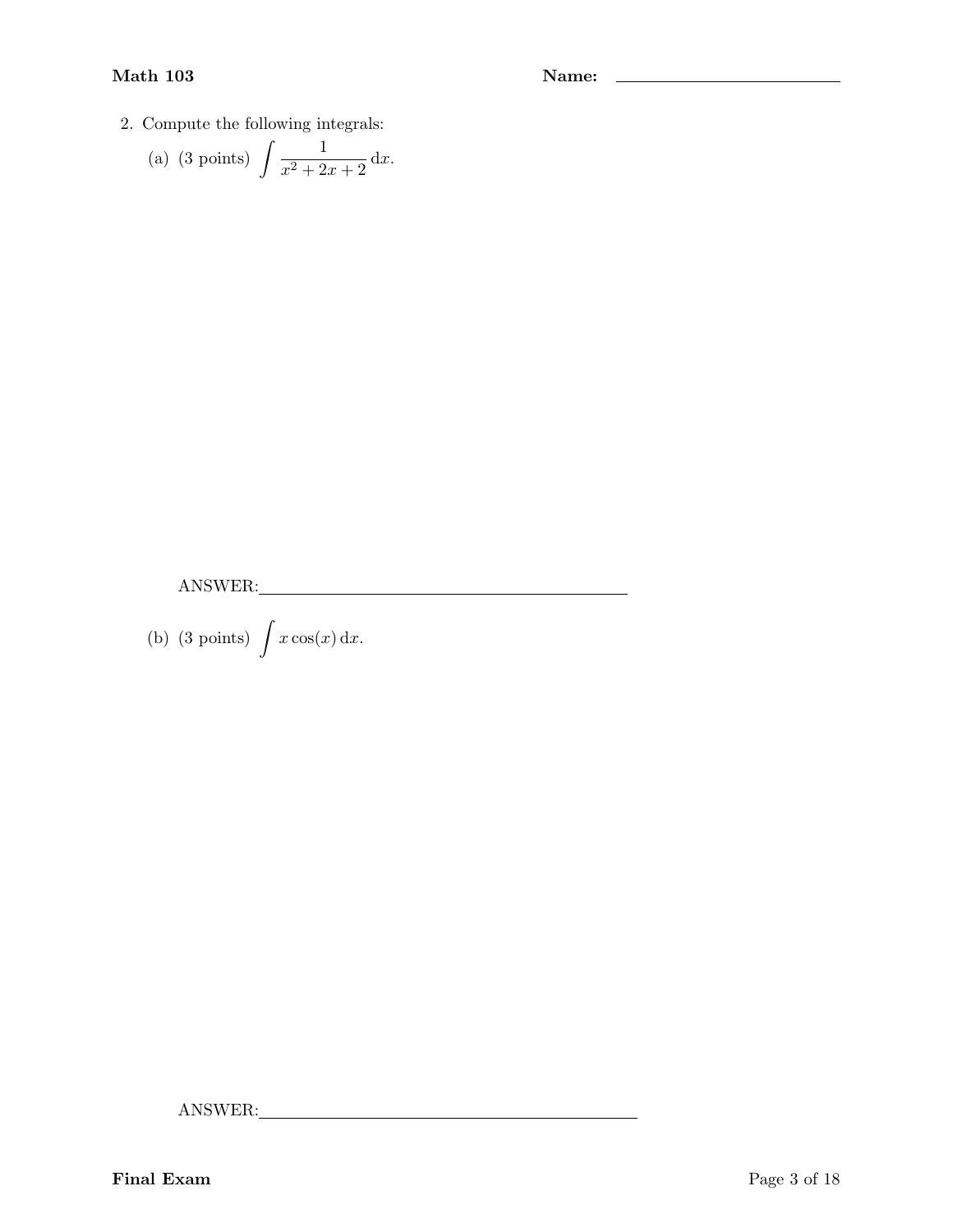(c) (3 points) 
$$
\int_{\pi/12}^{\pi/6} \frac{\cos(3x)}{\sin(3x)} dx
$$
.

ANSWER:

(d) (3 points)  $\int \arcsin(x) dx$ .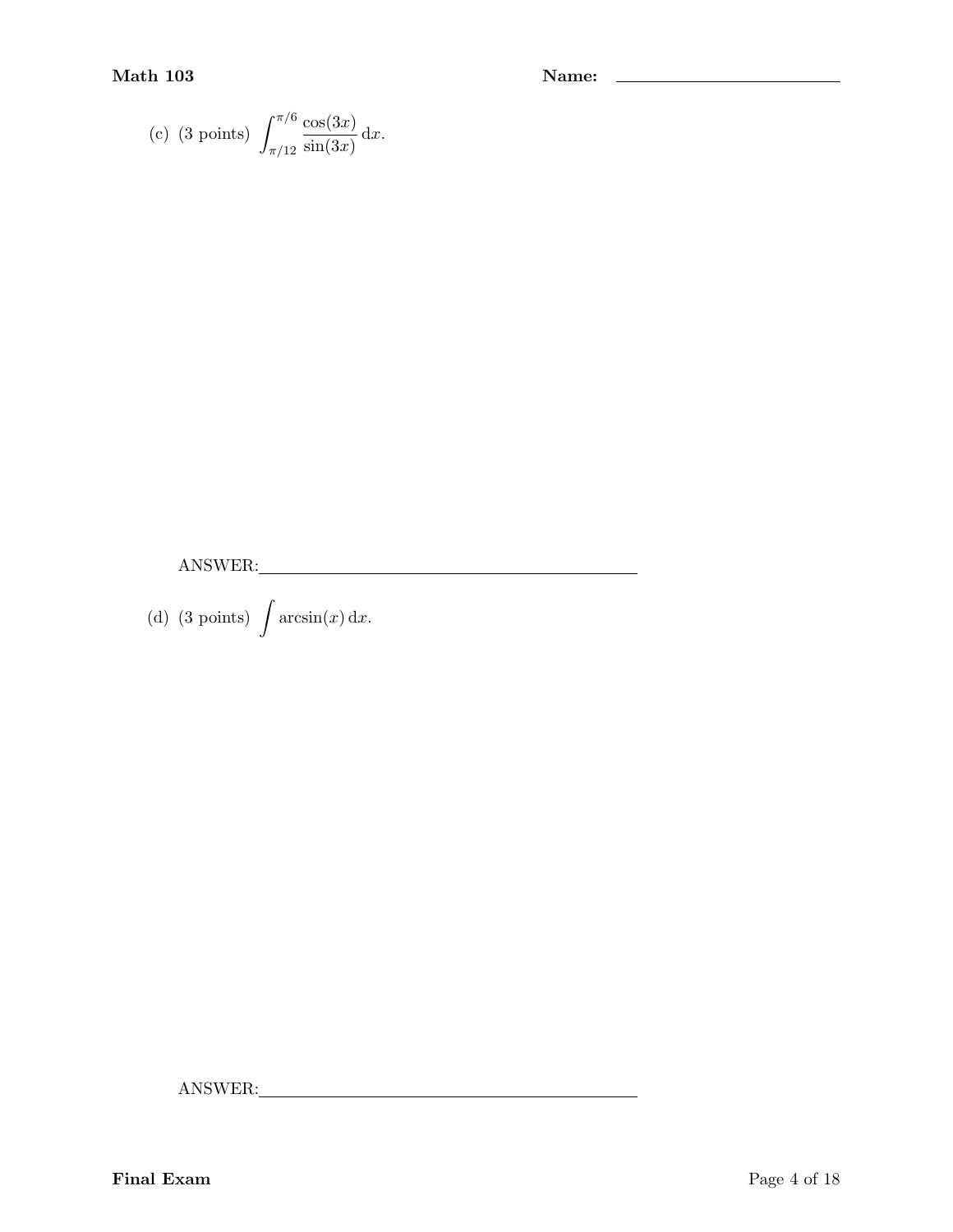3. (6 points) Find the length of the curve  $y = 2x^{3/2}$  from  $x = 0$  to  $x = \frac{1}{3}$  $\frac{1}{3}$ .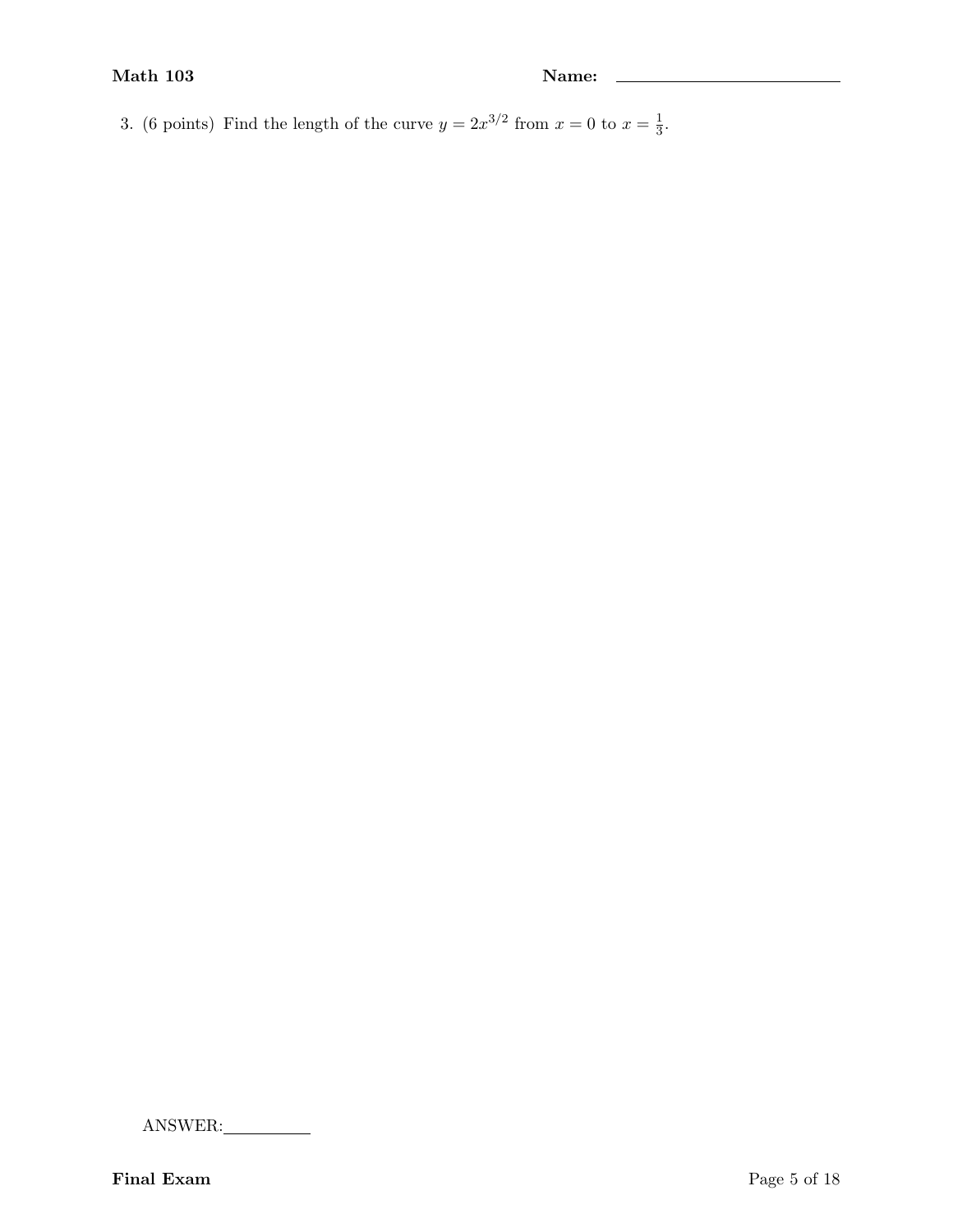# Math 103 Name: 2012 Name: 2014 Name: 2014 Name: 2014 Name: 2014 Name: 2014 Name: 2014 Name: 2014 Name: 2014 Name: 2014 Name: 2014 Name: 2014 Name: 2014 Name: 2014 Name: 2014 Name: 2014 Name: 2014 Name: 2014 Name: 2014 Name

- 4. The density of a metal bar 3 meters long is is given by  $\rho(x) = \frac{1}{\sqrt{x+1}}$  kilograms per meter  $(0 \leq x \leq 3).$ 
	- (a) (4 points) Find the mass of the bar.

ANSWER:

(b) (4 points) Find the center of mass of the bar.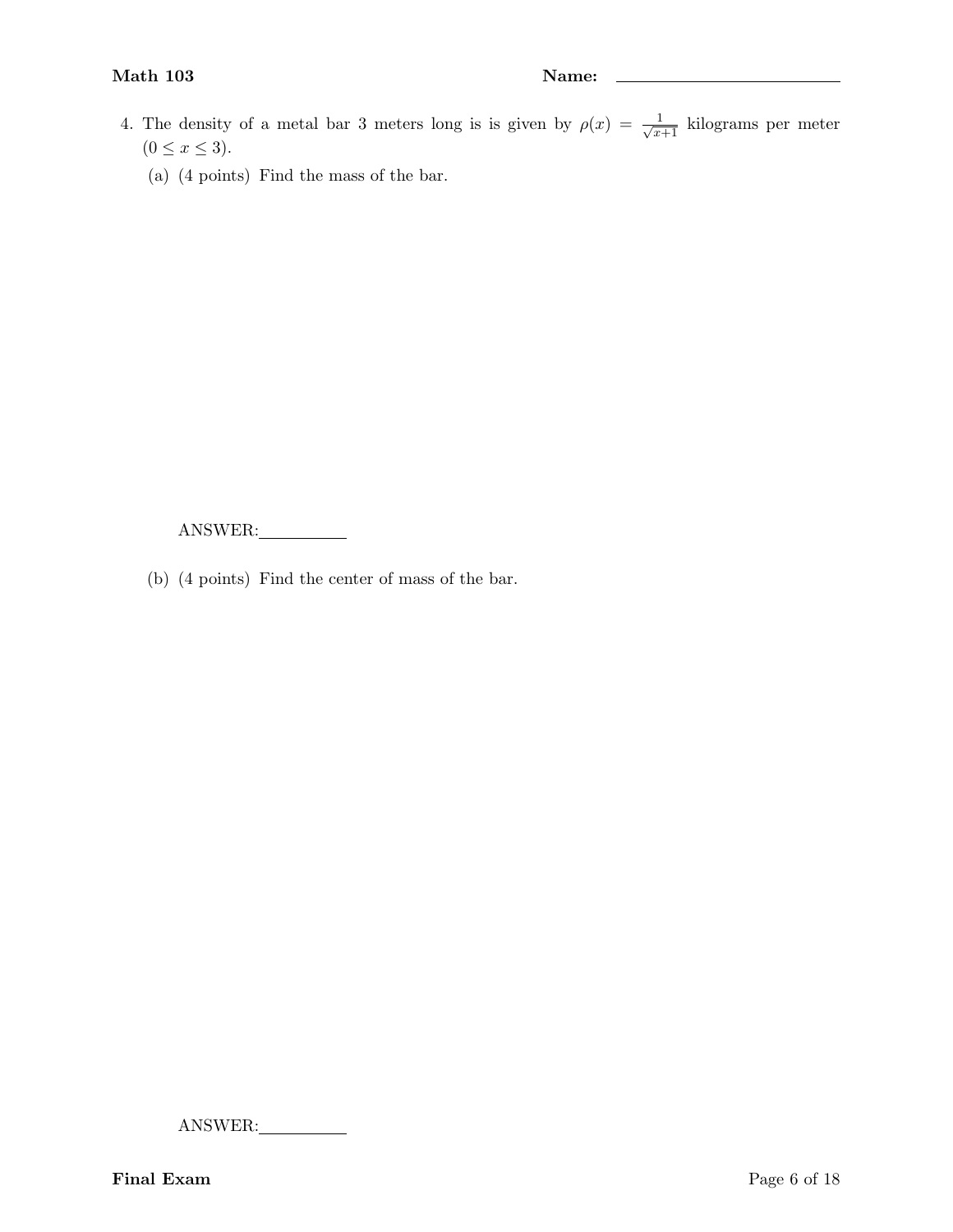- 5. Let R be the region bounded between the curve  $y = -\ln x$ , and the lines  $y = 0$ ,  $y = 1$ ,  $x = 0$ .
	- (a) (4 points) Find the volume of the solid obtained by revolving  $R$  around the y-axis (see illustration).



ANSWER:

(b) (4 points) The solid of part (i) is filled with liquid of varying density. It is given that liquid density y units from the bottom of the solid is  $e^{-y}$  grams per cubic unit. Find the mass of the liquid inside the solid.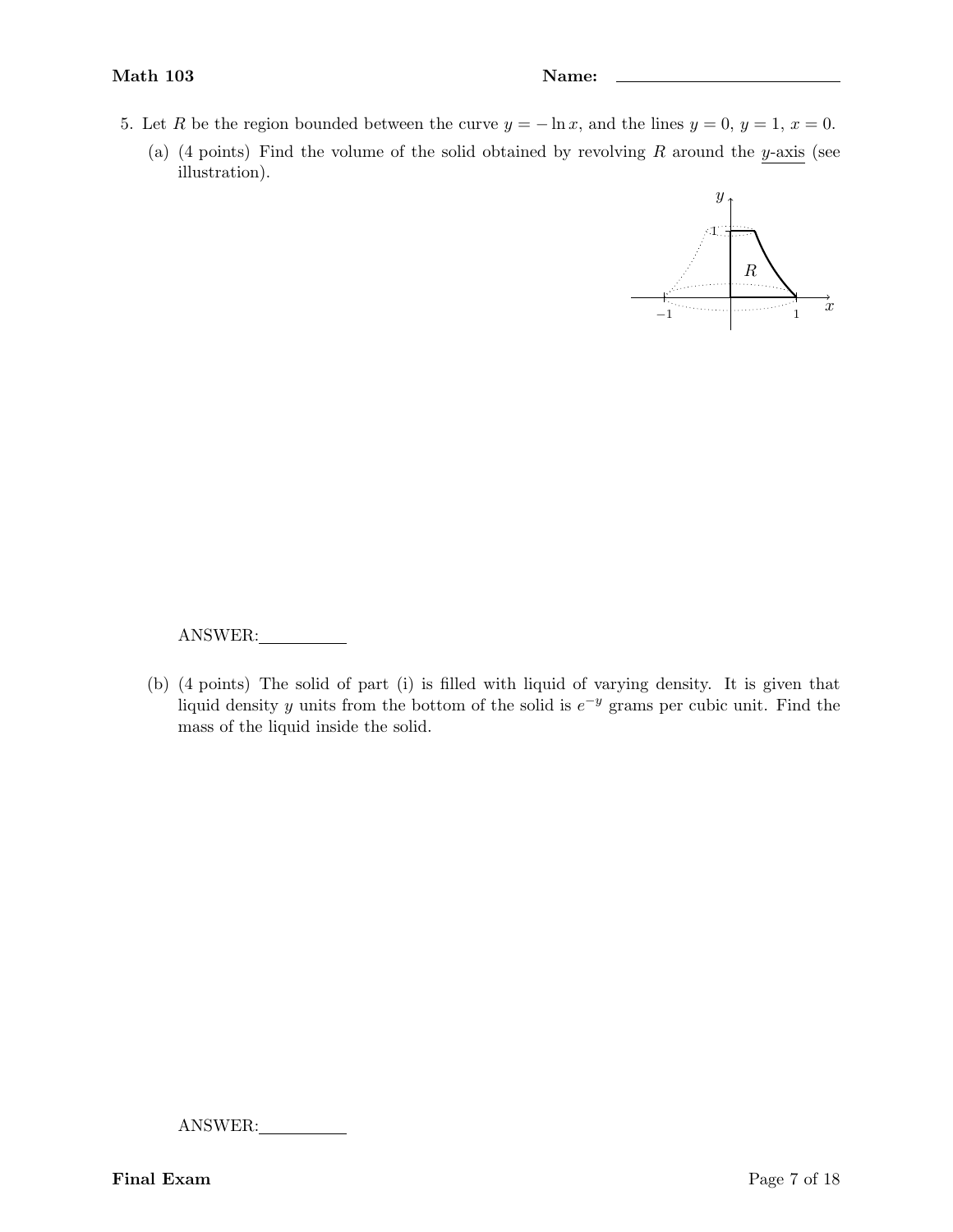6. (a) (13 points) Consider a population that is governed by the logistic differential equation

$$
\frac{\mathrm{d}N}{\mathrm{d}t} = \frac{1}{2}N\left(1 - \frac{N}{10^6}\right)
$$

with initial condition  $N(0) = 2 \times 10^5$ . N is the population size and t is time measured in years.

(i) [1 point] Write down the carrying capacity, K.

# ANSWER:

(ii) [1 point] The substitution  $y = \frac{N}{K}$  $\frac{N}{K}$ , where K is the carrying capacity found in part (ii), rescales the differential equation to

$$
\frac{\mathrm{d}y}{\mathrm{d}t} = \frac{1}{2}y(1-y).
$$

Write down the initial condition  $y(0)$ .

ANSWER:

Note: It is possible to do the remaining parts of this question even if you were unable to answer (i) or (ii).

(iii) [2 points] Find all steady states of the differential equation in (ii).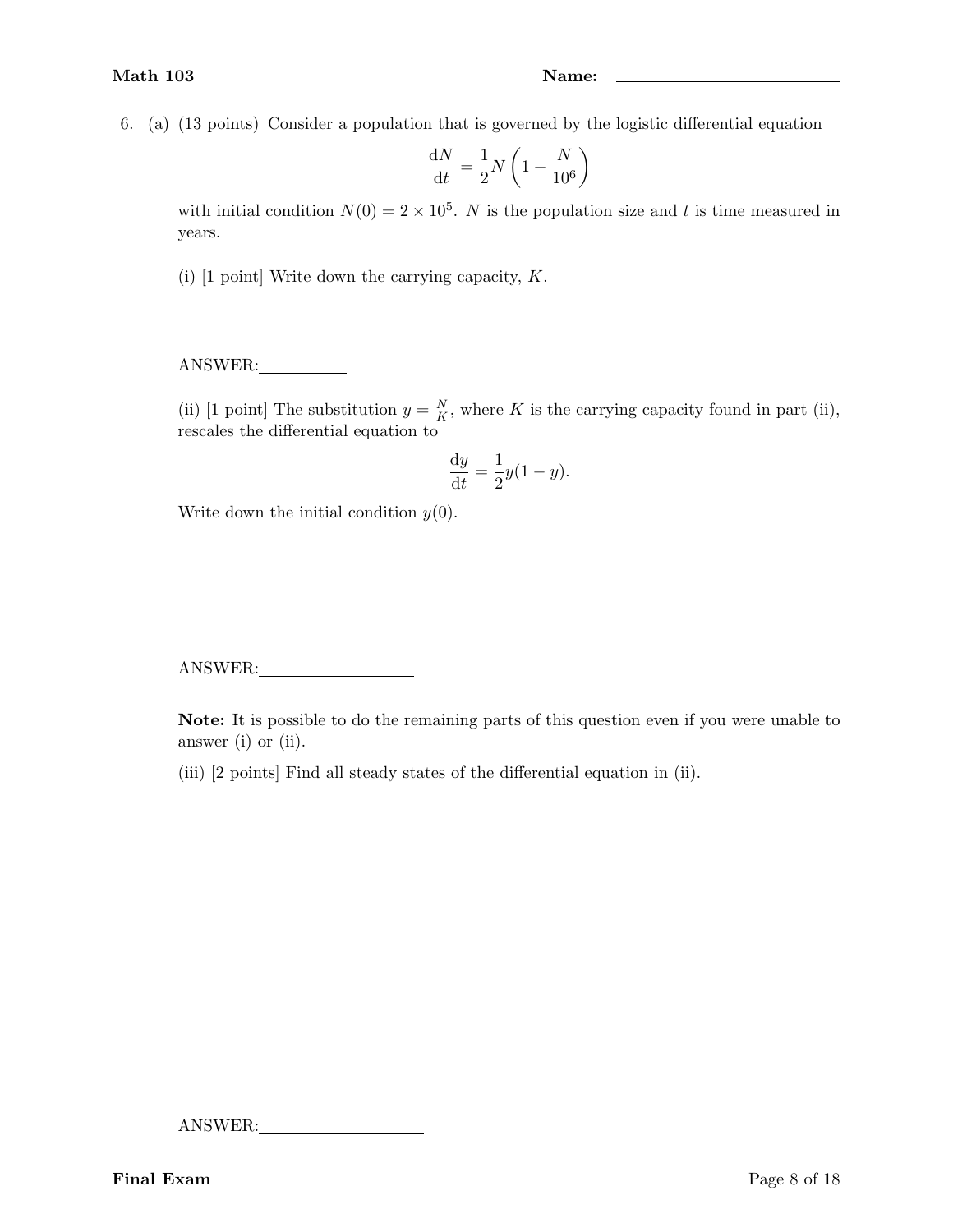- (iv) [7 points] Solve the differential equation in part (ii) for  $y(t)$  with the initial condition
- $y(0)$  found in part (ii). For full credit you must show your work.

ANSWER:

(v) [2 points] How long will it take for the population to reach 50% of the carrying capacity?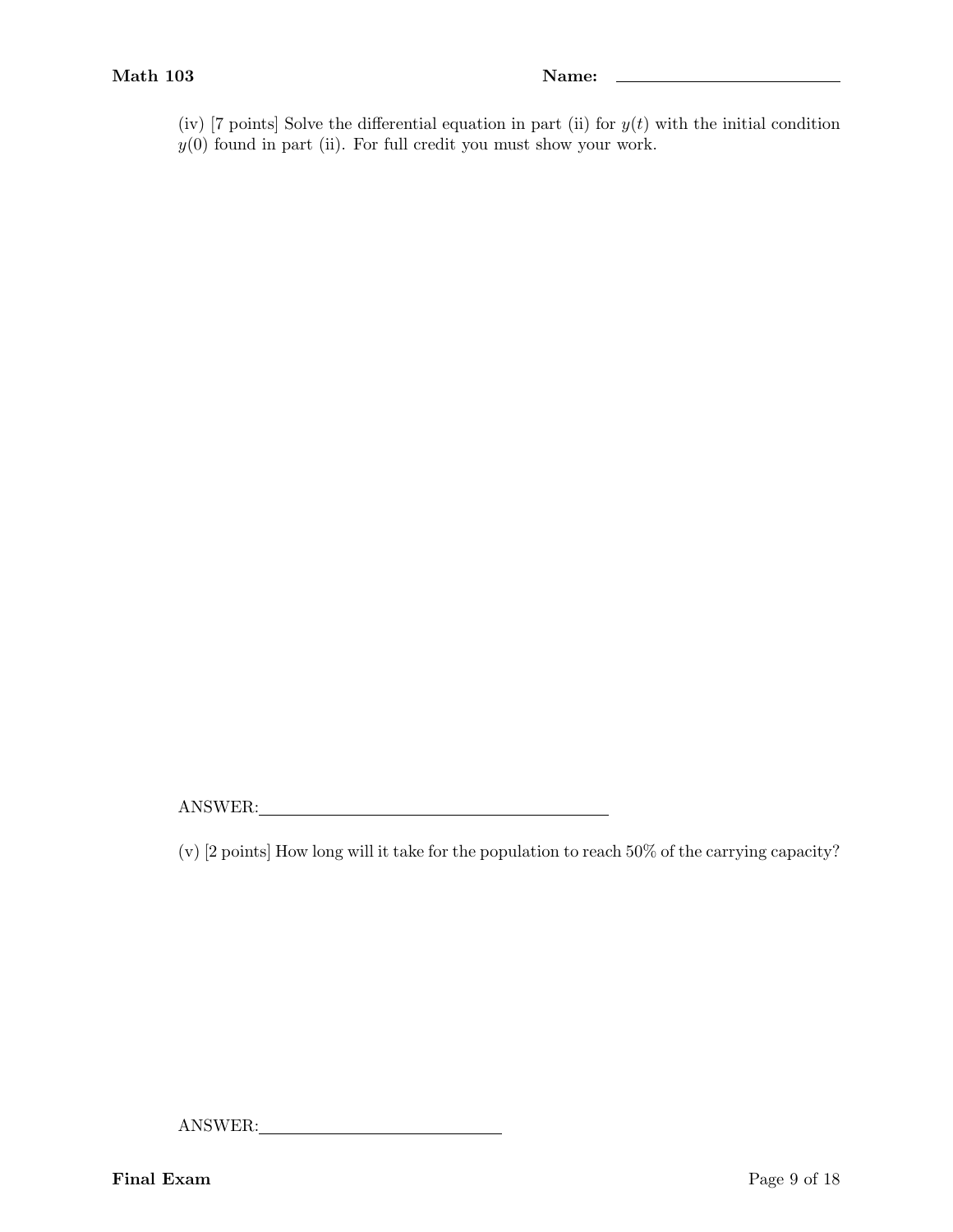(b) (7 points) An animal population in appropriate units after *n* years,  $x_n$ , satisfies the recursion relation

$$
x_{n+1} = \frac{1}{2}x_n(1 - x_n) + x_n
$$

and starts with an initial population

$$
x_0 = \frac{1}{5}.
$$

That is, the sequence  $\{x_n\}_{n\geq 0}$  is defined by iterating the map  $g(x) = \frac{1}{2}x(1-x) + x$ .

(i) [2 points] Find the population after one year.

ANSWER:

(ii)  $[2 \text{ points}]$  Find all fixed points of this map g.

ANSWER:

(iii) [3 points] Classify the above fixed points as stable or unstable. Justify your answers.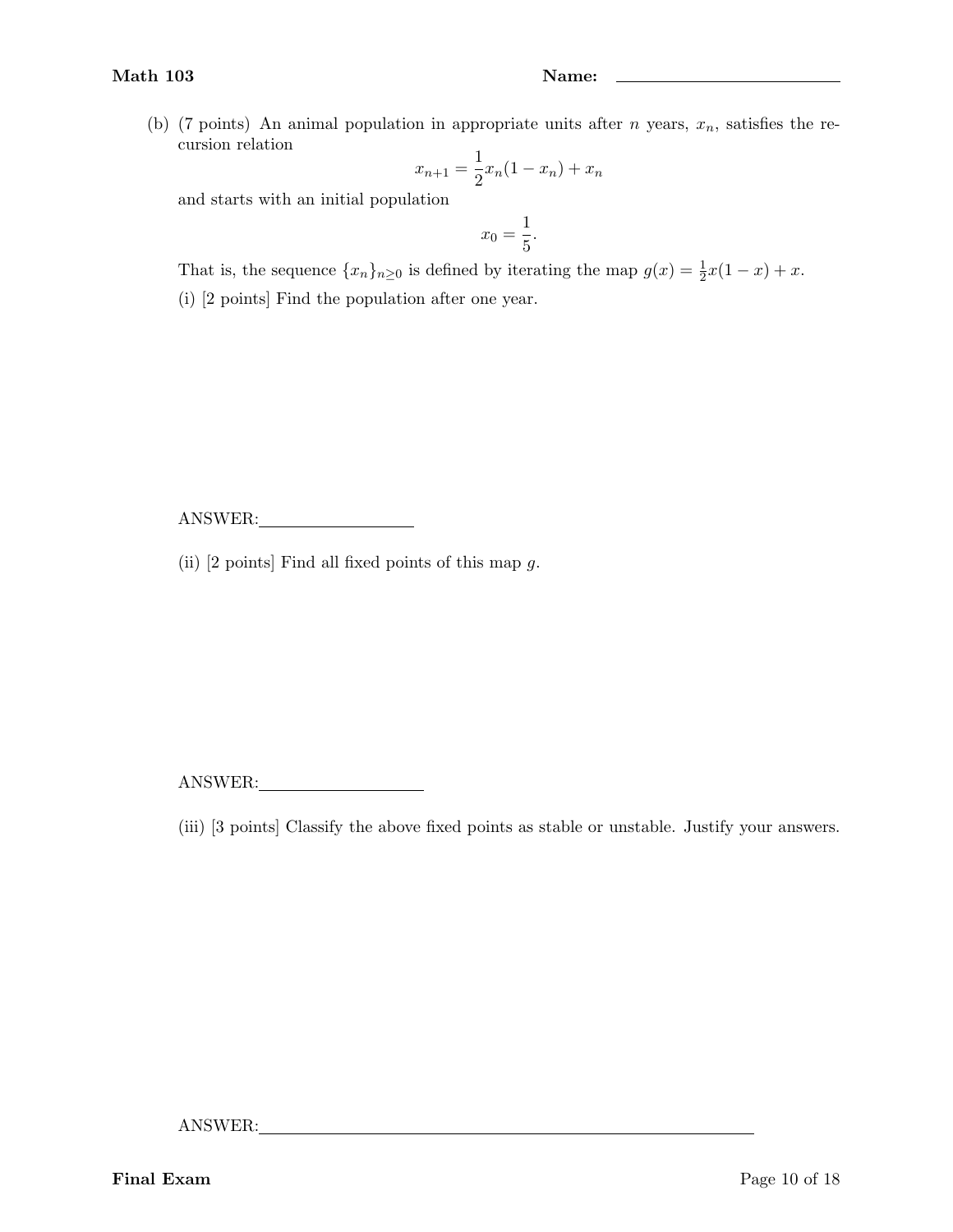7. (a) (6 points) For each of the following series, decide whether or not it converges. Justify your answers.

(i) 
$$
\sum_{n=1}^{\infty} \frac{\cos^4(n)}{n^2}.
$$

(ii)  $\sum_{n=1}^{\infty} \frac{n^4+3}{2n^4+r}$  $\frac{n^2+3}{2n^4+n}$ .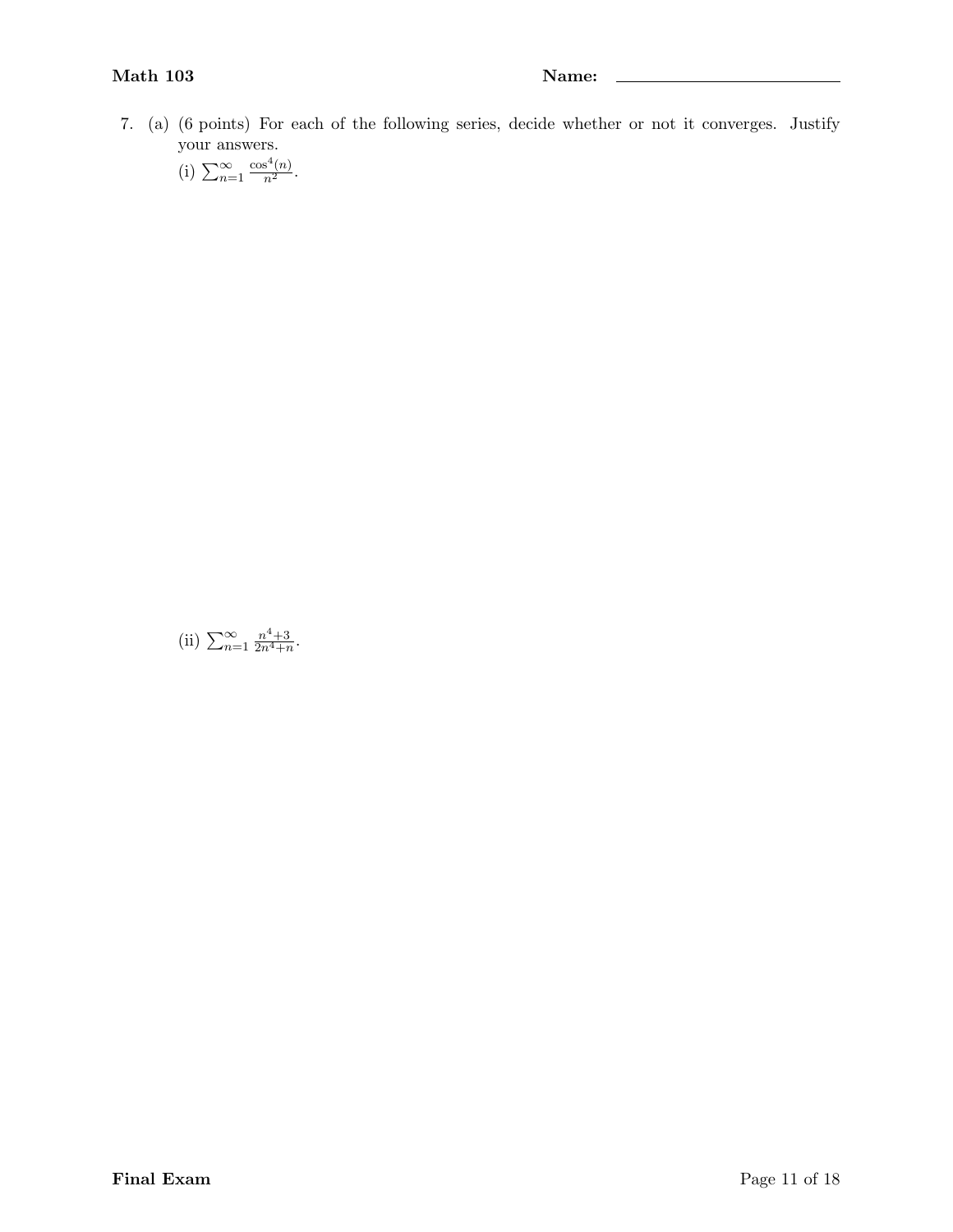(b) (6 points) Consider the power series:  $\sum_{n=1}^{\infty} \frac{2^{-n}}{\sqrt{n}} x^n$ . (i) Find the radius of convergence of the power series.

ANSWER:

(ii) Find all values of  $x$  such that the power series converges.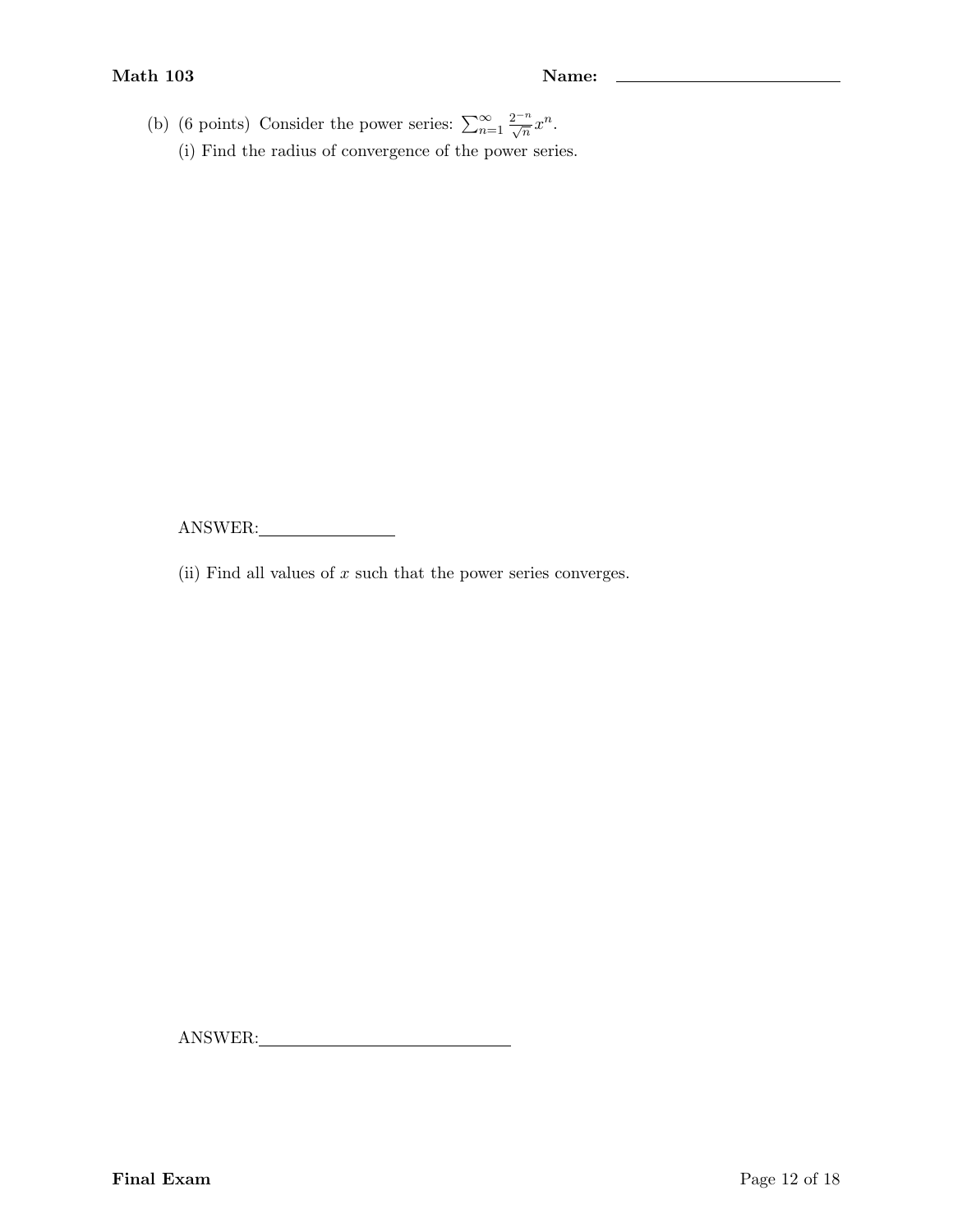8. (a) (3 points) Find a power series for  $cos(x^2)$  about  $x = 0$ . State (without proof) for which values of  $x$  this power series converges.

ANSWER:

(b) (3 points) Find  $\frac{d^8}{dx^8}(\cos(x^2))$  at  $x = 0$ .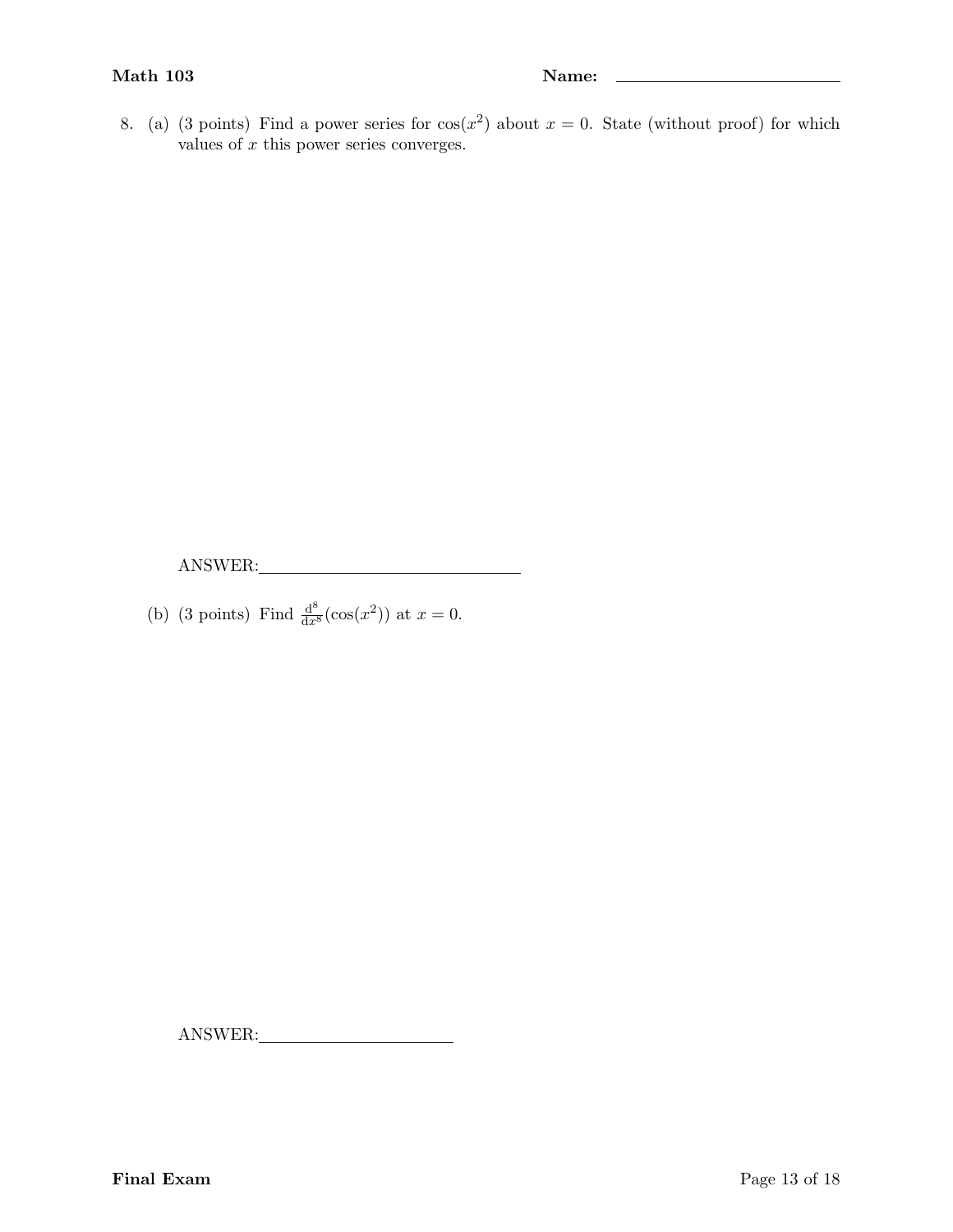$\overline{\phantom{a}}$ 

(c) (3 points) Find the Taylor series for  $F(x) = \int_0^x \cos(t^2) dt$  about  $x = 0$ . State (without proof) for which values of  $x$  this power series converges.

ANSWER:

(d) (3 points) Use the first 2 non-zero terms in the above Taylor series to estimate  $\int_0^{1/2} \cos(t^2) dt$ . (Error estimates are not required.)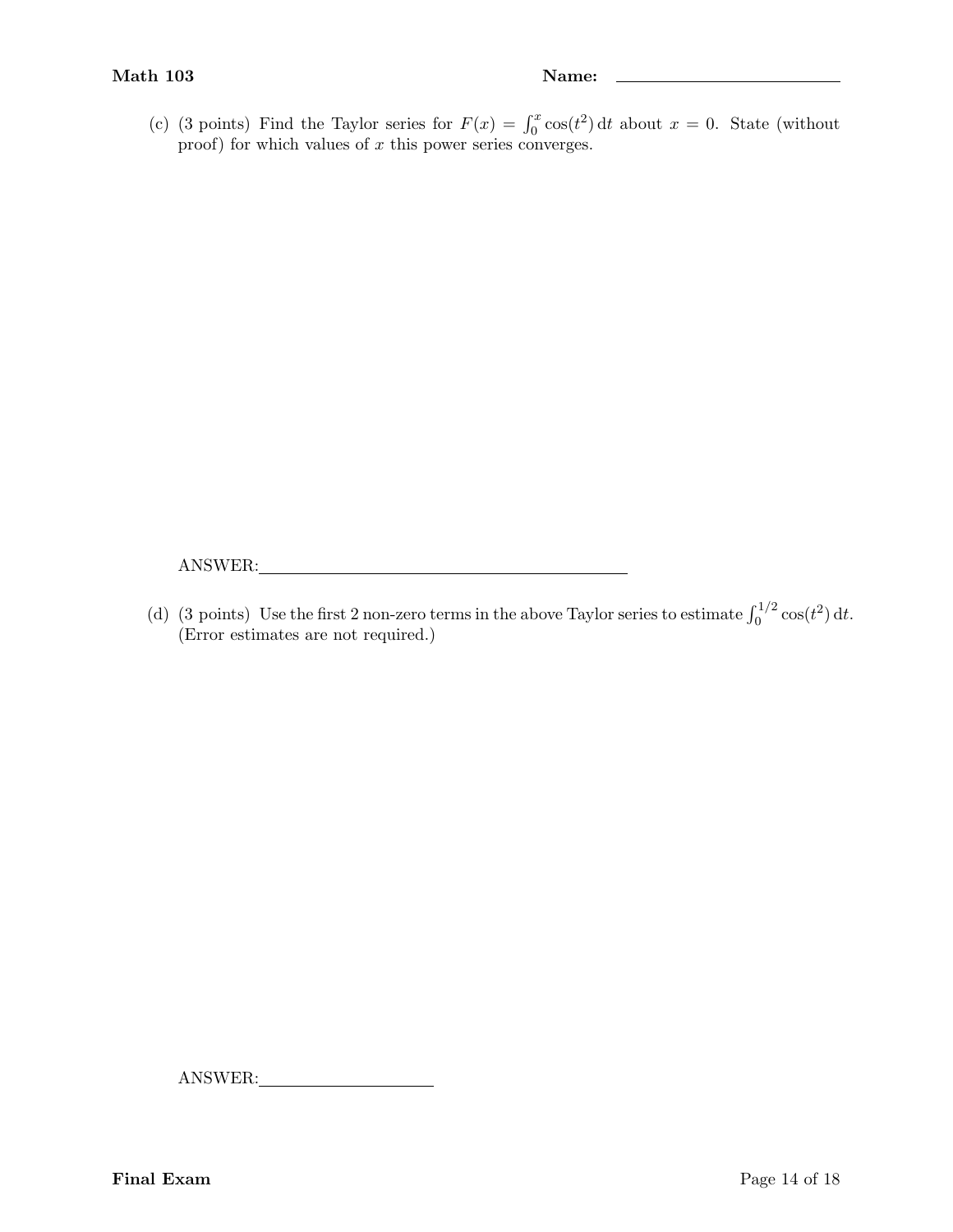- 9. Let x be a continuous random variable taking values in  $[0, 100]$  with probability density function  $p(x)$ , mean value  $\mu$ , variance  $\sigma^2$ , median value  $x_{\text{med}}$ , and cumulative function  $F(x)$ .
	- (a) (2 points) Write down the integral which expresses  $\mu$  in terms of  $p(x)$ .

ANSWER:

(b) (2 points) Write down the integral which expresses  $\sigma^2$  in terms of  $p(x)$  and  $\mu$ .

ANSWER:

(c) (3 points) If  $F(1/2) = \frac{1}{8}$ ,  $F(1) = \frac{1}{2}$ ,  $F(2) = \frac{3}{4}$ , and  $F(3) = \frac{7}{8}$ . Find the probability that x is greater than  $2x_{\text{med}}$ .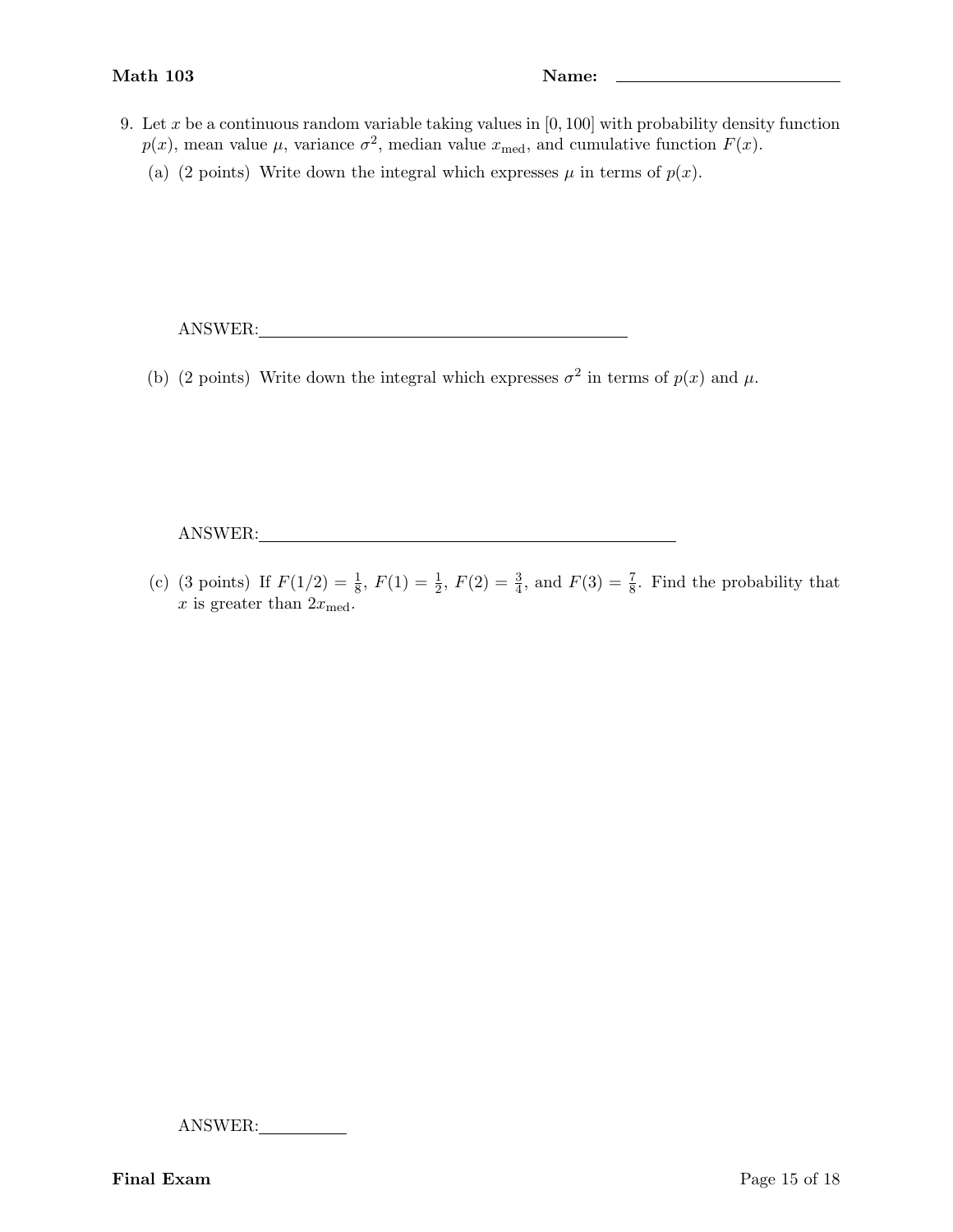$\overline{a}$ 

(d) (5 points) Show that  $\mu = \int_0^{100} (1 - F(x)) dx$ . **Hint.** The formula for  $\mu$  in (a) is a good starting point.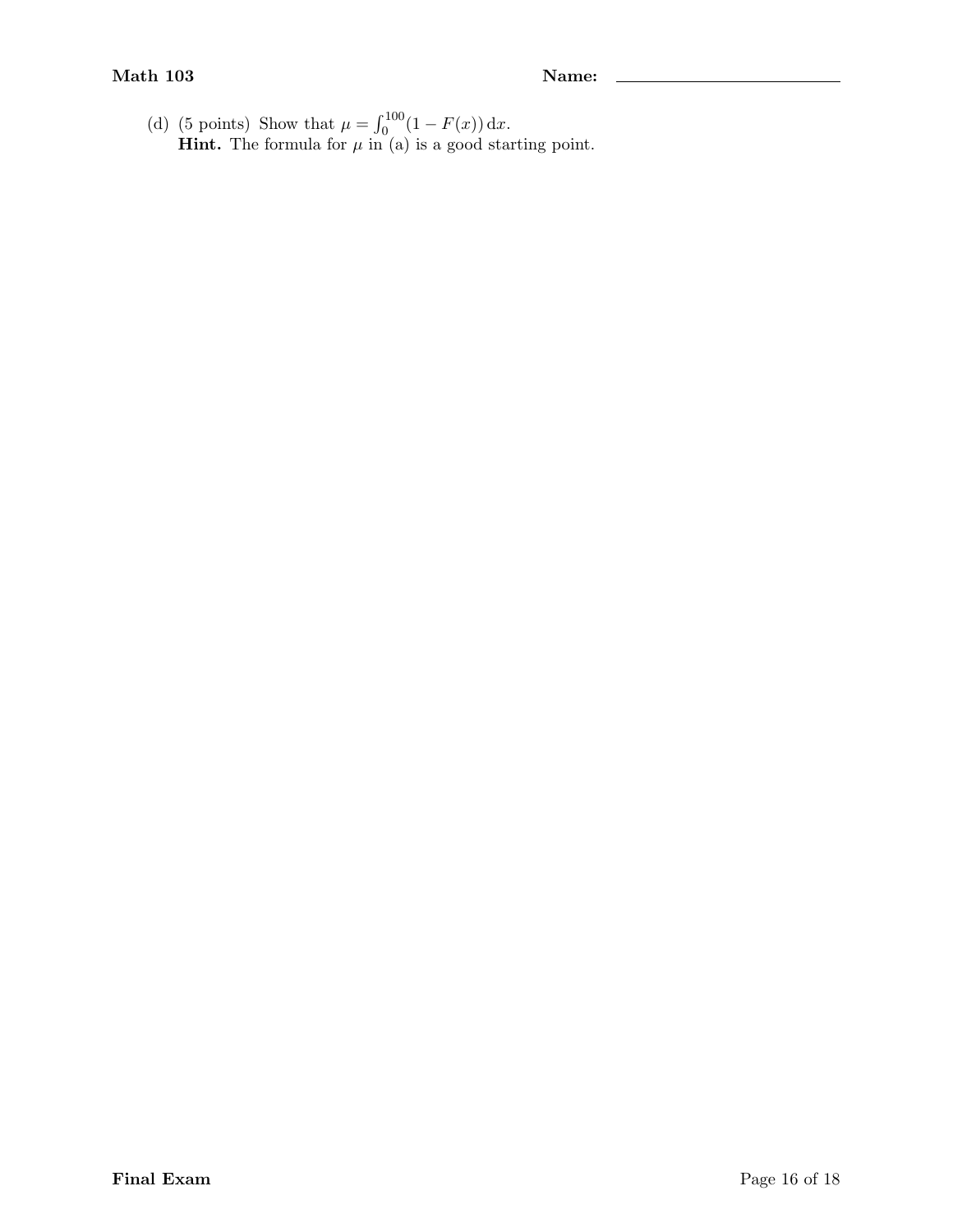Additional space for work